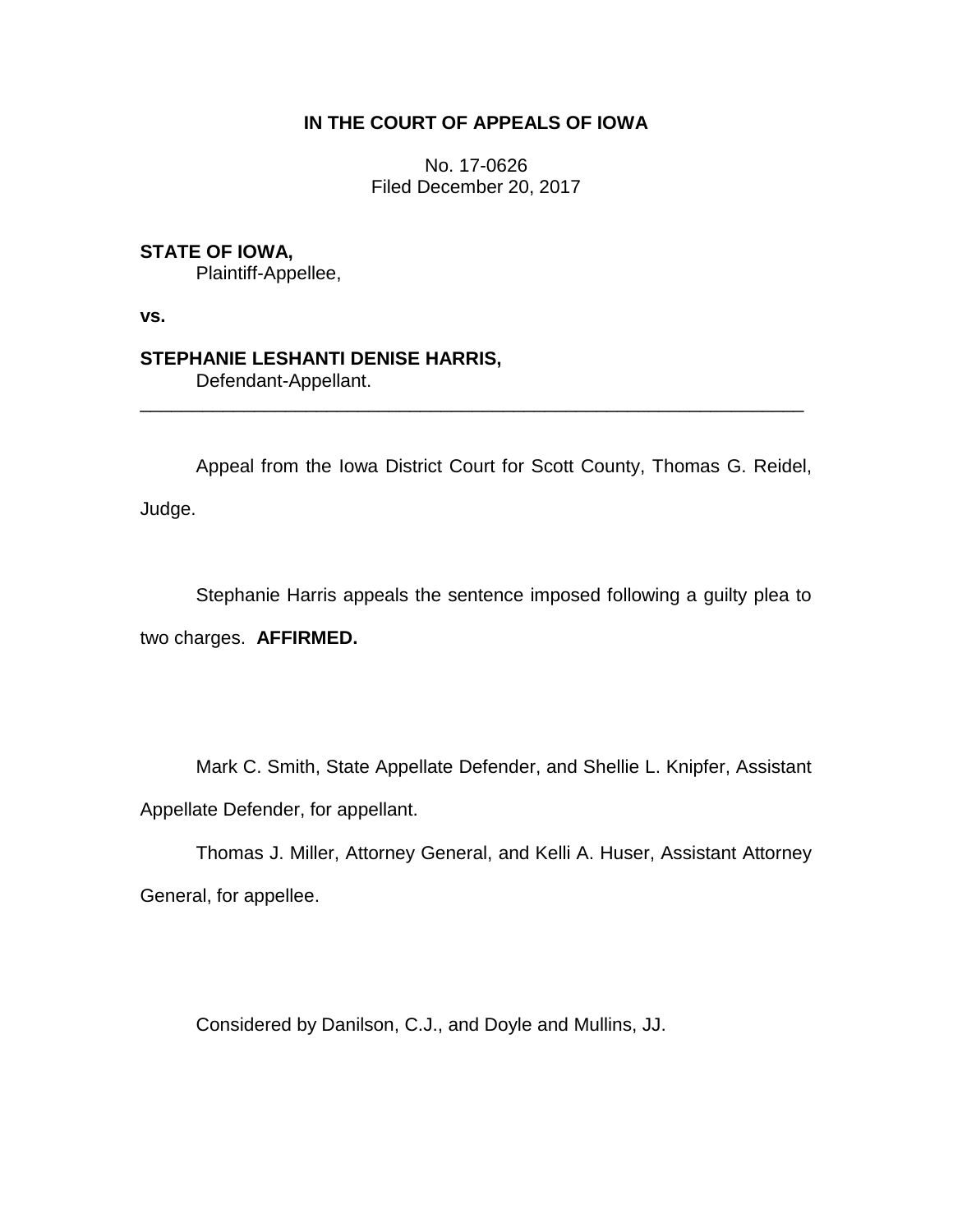#### **MULLINS, Judge.**

The following facts are not disputed. In October 2014, Stephanie Harris was caring for several children, including her cousin's two children, A.B. and M.B. At that time, the children's mother was incarcerated. As a result of Harris's lack of supervision, A.B., a two-year-old girl, fell down the stairs and injured her head. After the fall, the child began having seizures. Harris merely placed frozen food on the bump on the child's head. Harris did not seek medical attention for the child until six days later. The child ultimately died. The child's sibling, M.B., a four-year-old boy, suffered a bodily injury while in Harris's care. Again, Harris did not facilitate medical treatment for the child for six days.

The State initially charged Harris with child endangerment resulting in death as to A.B. The State subsequently amended the trial information to include two additional counts: child endangerment resulting in serious injury as to A.B. and child endangerment resulting in bodily injury as to M.B. *See* Iowa Code  $\S$  726.6(1)(d), (5), (6) (2014). The State agreed to dismiss the first count in return for Harris's guilty plea to counts two and three. The plea agreement left open whether the sentences on the respective offenses would run consecutively or concurrently. Harris ultimately pled guilty to both charges. At the sentencing hearing, the State requested Harris's sentences run consecutively, given the fact that two separate children were injured. Harris, noting her "intellectual disability that is mild" and the fact that the charges stemmed from "one night," requested her sentences run concurrently.

The district court sentenced Harris to, among other things, ten years of imprisonment on the charge relating to A.B. and five years of imprisonment on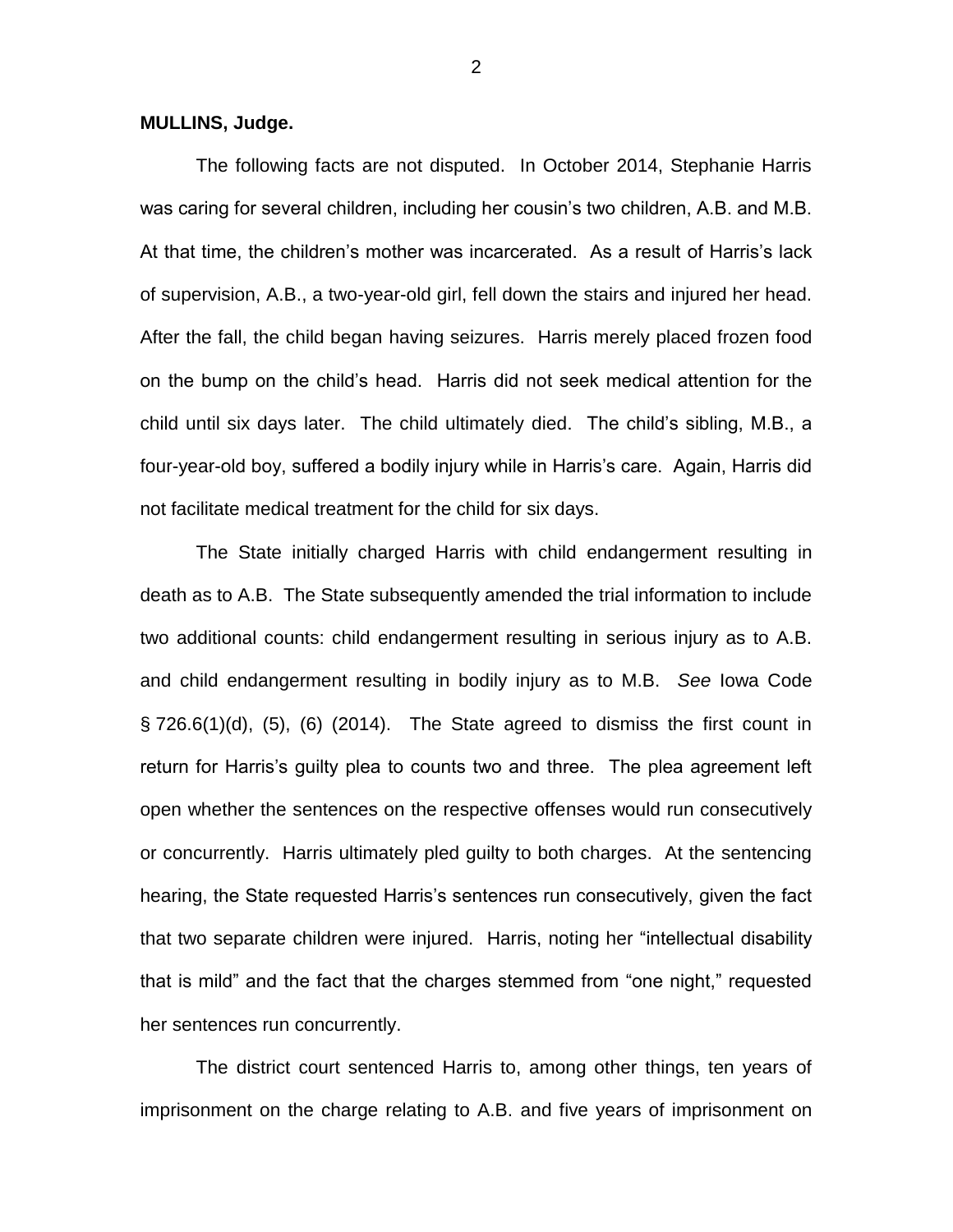the charge relating to M.B. The court ordered the sentences to run consecutively.

Harris appeals. She contends, the district court failed to consider the mitigating circumstances that she (1) suffers from a mental impairment and (2) has "no criminal history beyond traffic tickets and one resisting a police officer conviction," and the district court therefore abused its discretion in ordering her sentences to run consecutively. She also contends the sentencing court's consideration of A.B.'s death was improper.

When a defendant's sentence is within the statutory limitations, we review the district court's decision for an abuse of discretion, our most deferential standard of review. *State v. Roby*, 897 N.W.2d 127, 137 (Iowa 2017) (quoting *State v. Seats*, 865 N.W.2d 545, 552 (Iowa 2015)). "When assessing a district court's decision for abuse of discretion, we only reverse if the district court's decision rested on grounds or reasoning that were clearly untenable or clearly unreasonable." *State v. Plain*, 898 N.W.2d 801, 811 (Iowa 2017). "Grounds or reasons are untenable if they are 'based on an erroneous application of the law or not supported by substantial evidence.'" *Id.* (quoting *State v. Dudley*, 856 N.W.2d 668, 675 (Iowa 2014)).

"If a person is sentenced for two or more separate offenses, the sentencing judge may order the second or further sentence to begin at the expiration of the first or succeeding sentence." Iowa Code § 901.8; *accord State v. Criswell*, 242 N.W.2d 259, 260 (Iowa 1976). A sentencing court must state its rationale for imposing consecutive sentences and, "[a]lthough the reasons do not need to be detailed, they must be sufficient to allow appellate review of the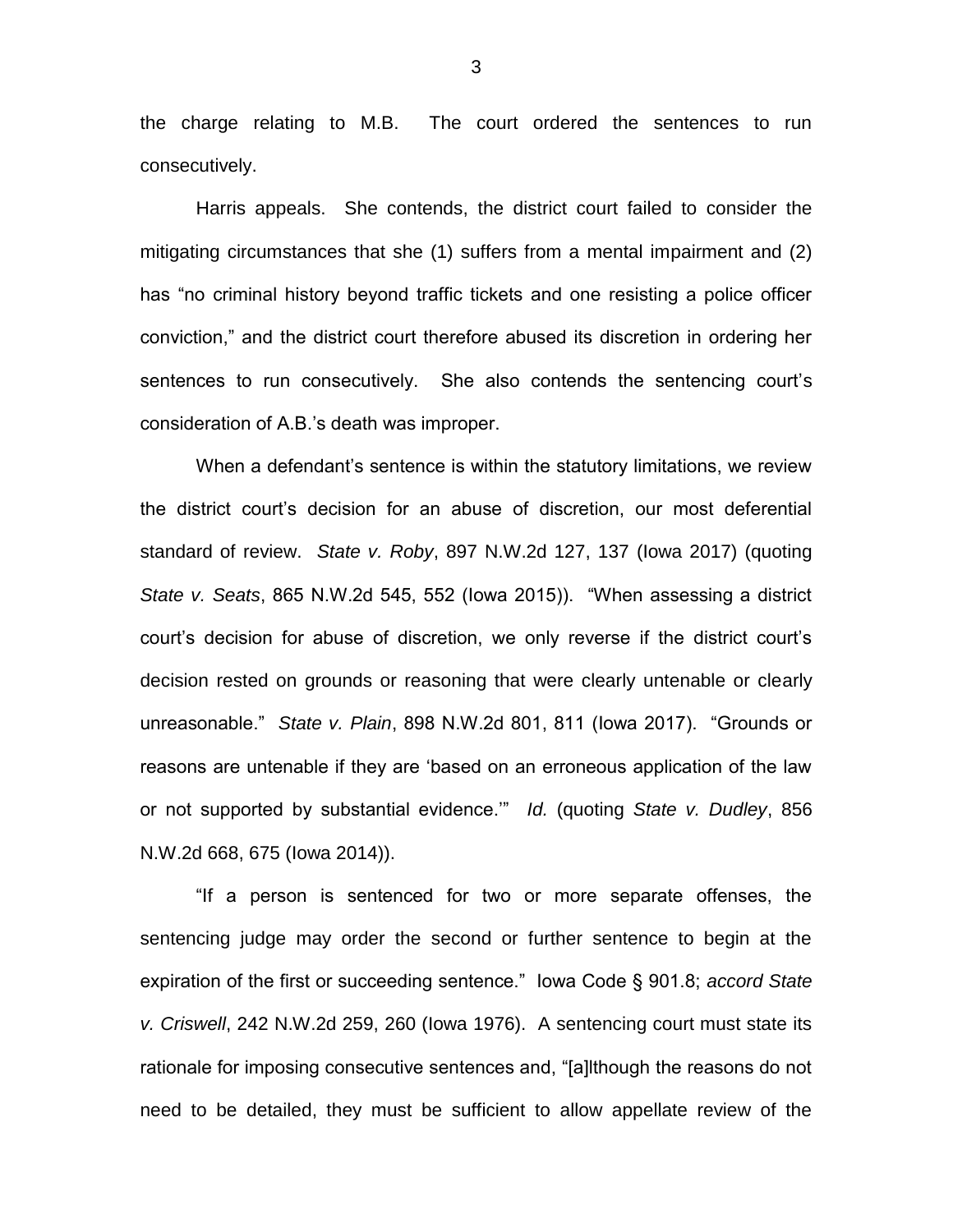discretionary action." *State v. Keopasaeuth*, 645 N.W.2d 637, 641 (Iowa 2002).

A sentencing court is also required "to consider any mitigating circumstances

relating to a defendant." *State v. Witham*, 583 N.W.2d 677, 678 (Iowa 1998); *see*

Iowa Code § 901.3(1)(g).

. . . .

In choosing to impose consecutive sentences, the district court stated:

In doing this, I look at the seriousness of the crime, the effect that this crime has upon members of our community, your willingness to accept change and treatment and what we have available to assist you in that regard.

. . . . I always do look at the least restrictive alternatives first before moving on to more restrictive alternatives.

I have reviewed your entire presentence investigation report. I actually took time to review your entire file this morning based on the seriousness of these charges and the mental health issues that I know you have suffered from. I've not given any consideration to any entries in your criminal history section that do not show an admission or adjudication of guilt.

Ms. Harris, as I stated under count 2, it's a forcible felony. It's mandatory that I sentence you to 10 years in prison on that count. The real fighting issue here is whether count 3 would be consecutive to count 2, in other words, will it be a total of 15 years or will it just be 10.

It's obvious that you've had some substance abuse issues, that you have intellectual and mental health issues, and that you've already spent 212 days in jail. I've considered all those on your side on the positive ledger.

But on the negative ledger, it's just the atrocity of these crimes and the needlessness of these crimes. I do not find it to be an excuse – I understand having six children with a seventh on the way is a daunting task for anybody, but nonetheless you had an obligation to those children.

And when I think of all the things the law is to protect, I think protecting children should be first and foremost on that list. And in this case, your actions resulted in serious injury to a child and that child eventually died. You also had a second child in your care that suffered bodily injury. These are two distinct children with two distinct injuries. You're responsible for both.

In this case, Ms. Harris, the Court finds that consecutive sentences are warranted. The reason for the consecutive sentences are that we have two separate victims here who suffered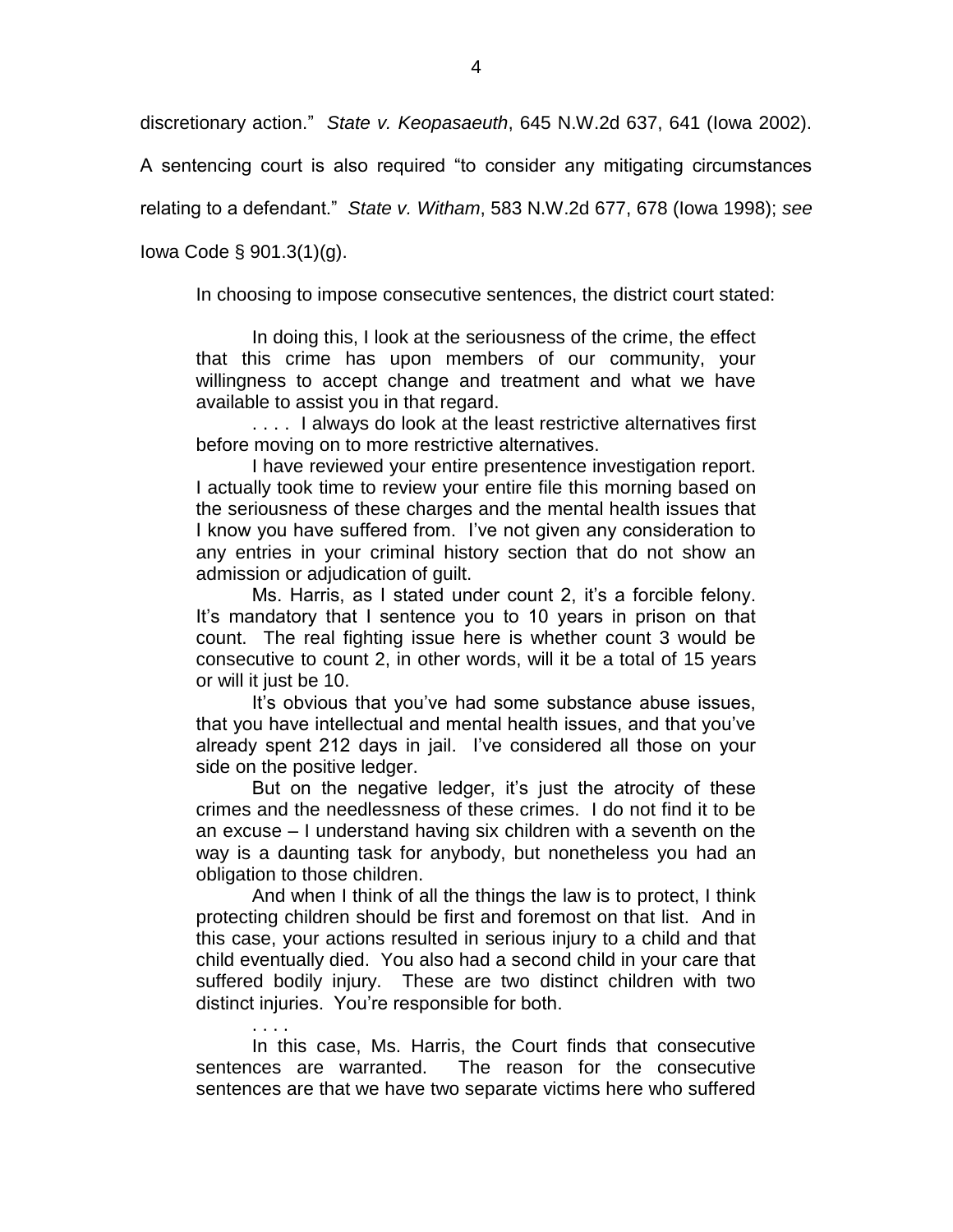separate and distinct injuries, one that resulted in serious injury that culminated in death and the other that sustained bodily injury.

Additionally, I believe the need to protect the children and protect the community is the best way to deter this – the best way to do that is to deter this conduct from others by imposing this sentence upon you. I also believe it will give you an opportunity to maximize your own personal rehabilitation.

The foregoing makes clear the sentencing court considered the mitigating circumstances Harris complains it did not. The court expressly considered Harris's intellectual disabilities and noted it placed them "on [her] side on the positive ledger." The court also made clear that it reviewed Harris's "entire presentence investigation report" and, specifically, its "criminal history section," while ignoring "any entries . . . that do not show an admission or adjudication of guilt." The court weighed these mitigating circumstances against the aggravating circumstances in deciding to impose consecutive sentences. We find no abuse of discretion in this determination.

Harris additionally complains the sentencing court considered the fact that one of the children ultimately passed away and, because the childendangerment-resulting-in-death charge was dismissed, the child's death was an inappropriate sentencing consideration. However, Harris stated in her plea colloquy that A.B., in fact, died as a result of her head injury. She also agreed to the accuracy of the minutes of testimony, which reflected the same. The child's death was admitted to by the defendant and was therefore a proper sentencing consideration. *See State v. Formaro*, 638 N.W.2d 720, 725 (Iowa 2002) ("It is a well-established rule that a sentencing court may not rely upon additional, unproven, and unprosecuted charges *unless the defendant admits to the charges or there are facts presented to show the defendant committed the offenses*."